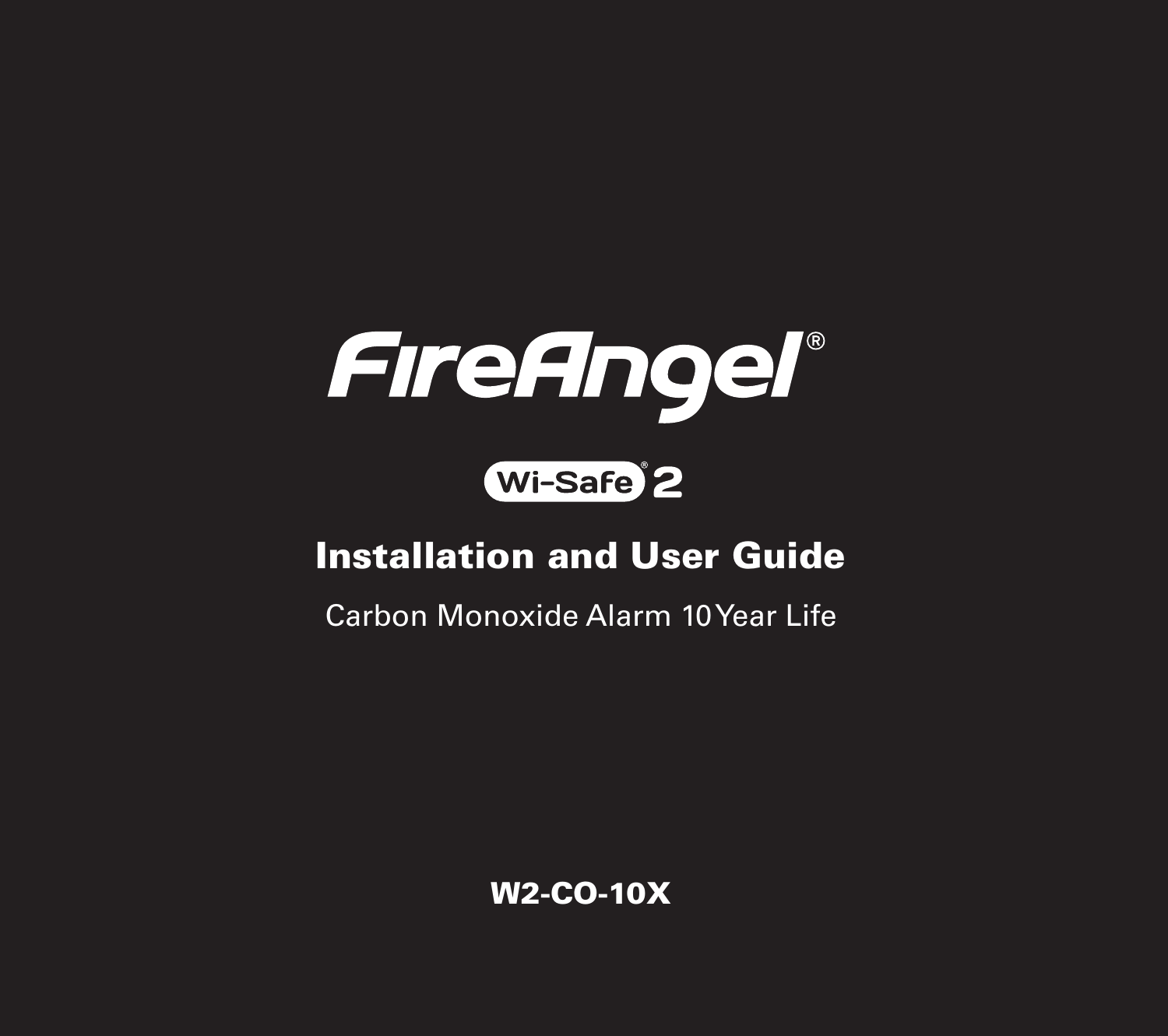



EN 50291-1:2010 + A1:2012 EN 50291-2:2010 KM 551504

W2-CO-10X Carbon Monoxide Alarm

The W2 module contained within the product was independently tested to .<br>RF standards:

EN 301 489-1 V1.9.2 EN 301 489-3 V1.6.1 EN 300 220-2 V3.1.1

Frequency 868MHz

Hereby, Sprue Safety Products Ltd, declares that this W2-CO-10X is in compliance with the essential requirements and other relevant provisions of Directive 2014/53/EU. The declaration of conformity may be consulted at http://spru.es/W2-CO-10X

#### GN3549R3



A Sprue Brand

**Sprue Safety Products Ltd.** Vanguard Centre, Coventry CV4 7EZ UK

UK Gas Emergency Service Helpline: 0800 111 999

Technical Support: 0800 141 2561 / EIRE dial 1-800 523171

Email: technicalsupport@sprue.com / Web: www.fireangel.co.uk

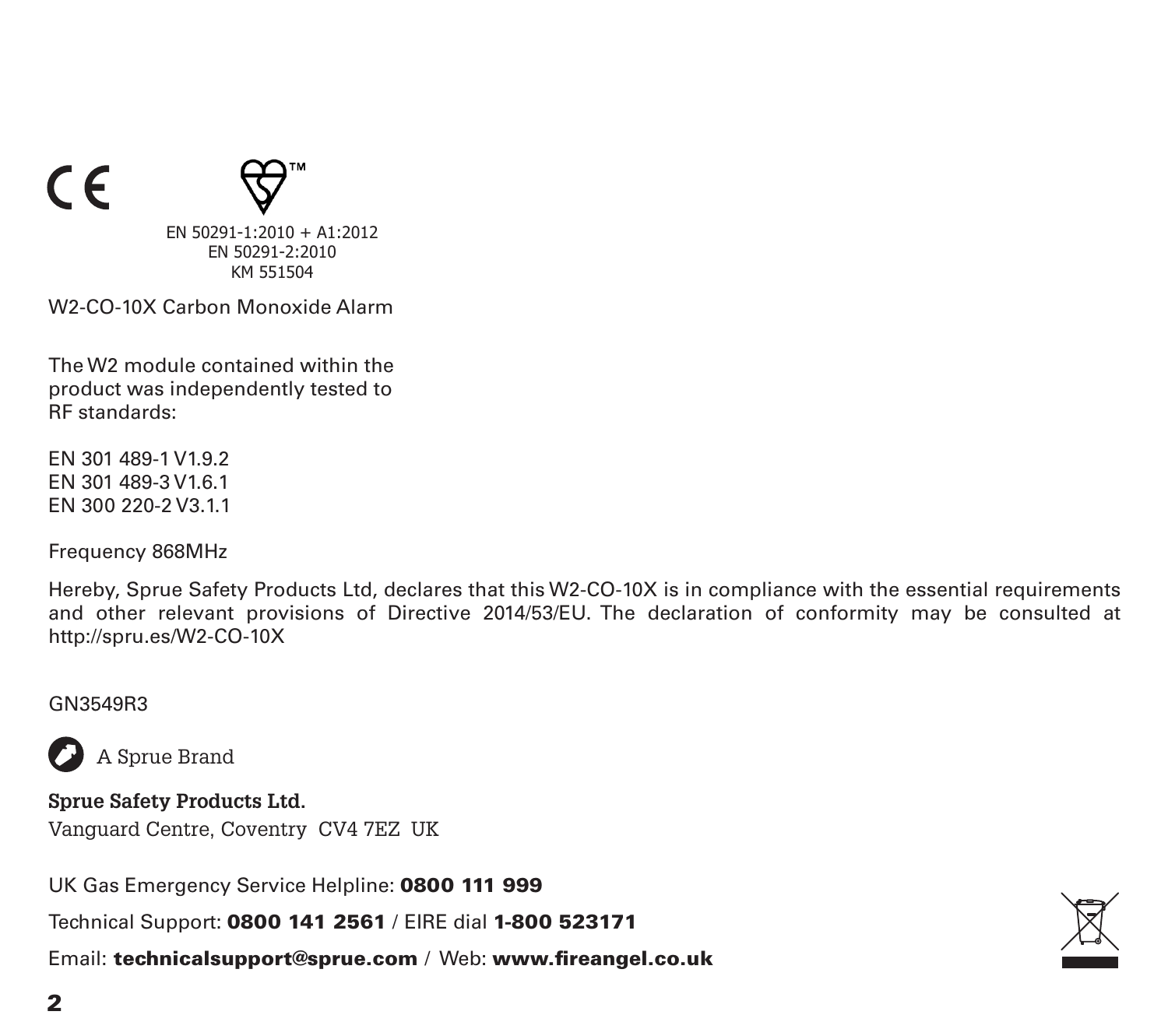# **CONTENTS**

| Features 4                                  |  |  |  |  |  |  |  |
|---------------------------------------------|--|--|--|--|--|--|--|
| Positioning $\ldots \ldots \ldots \ldots 4$ |  |  |  |  |  |  |  |
| Installation. 6                             |  |  |  |  |  |  |  |
| Wireless Interlink 7                        |  |  |  |  |  |  |  |
| Alarm Test 9                                |  |  |  |  |  |  |  |
| Sleep Easy <sup>™</sup> . 9                 |  |  |  |  |  |  |  |
| What to do in the<br>Event of an Alarm. 10  |  |  |  |  |  |  |  |

| Carbon Monoxide: How it           |  |
|-----------------------------------|--|
| Can Affect You and Your Family 10 |  |
| Product Indicators. 13            |  |
| Maintenance. 14                   |  |
| Disposal. $\ldots$ . 14           |  |
| Warranty. 14                      |  |

Note: This user manual is also available in large text and other formats. Please email: technicalsupport@sprue.com or call 0800 141 2561 for further information.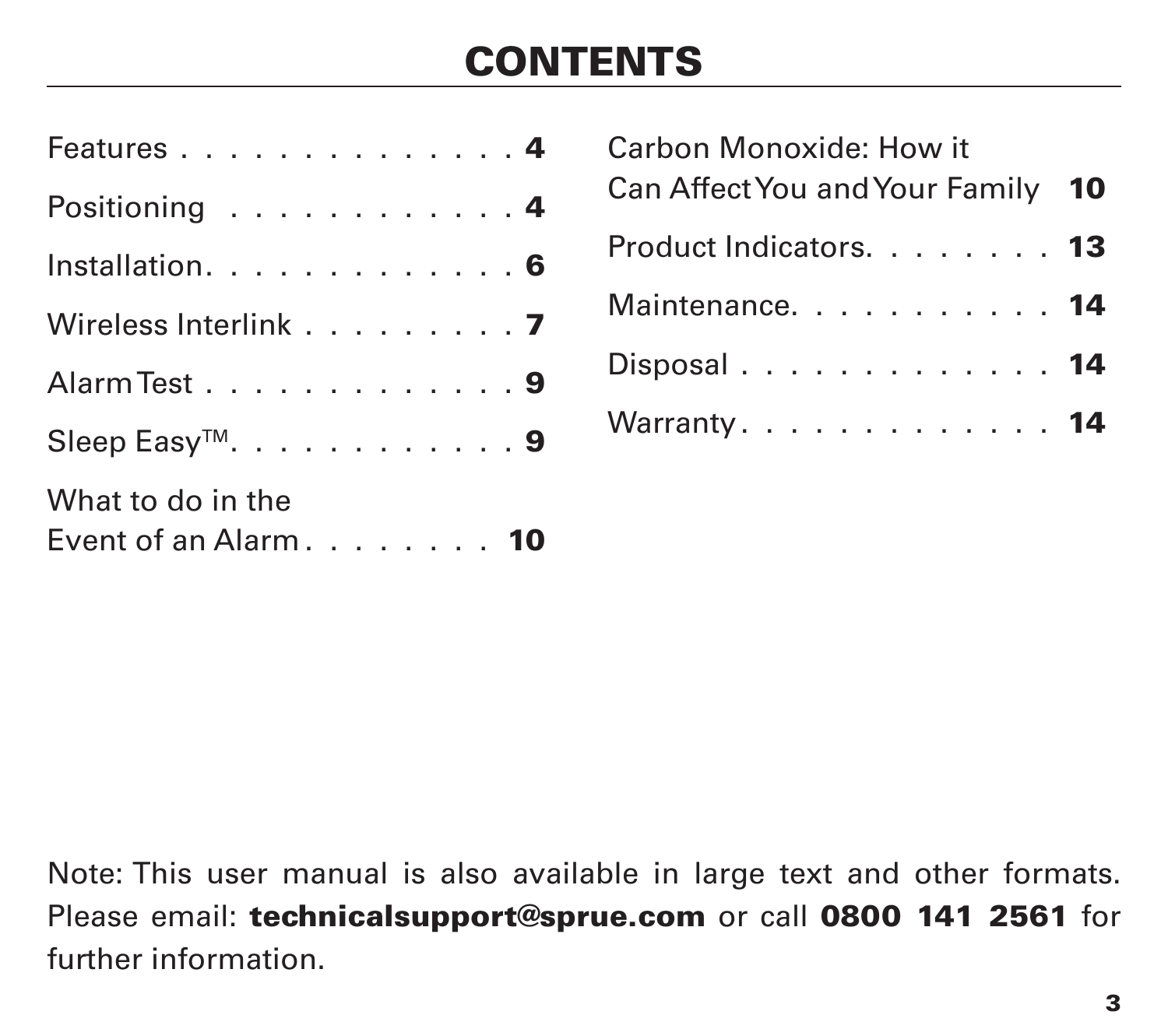# FEATURES

- Wi-Safe 2 technology, enabling wireless interlinking between other Wi-Safe 2 alarms.
- An advanced electrochemical sensor designed to accurately measure levels of carbon monoxide (CO) providing an early warning of toxic CO levels in your home.
- Detects carbon monoxide continuously.
- Resistant to false alarms caused by normal household contaminants.
- Sounds a loud 85dB alarm (3m) to alert you in case of an emergency.
- Test/Silence button.
- Regular self-check to ensure alarm is operating correctly.
- Certified to the European Carbon Monoxide Alarm Standard EN 50291-1: 2010+A1:2012 and EN 50291-2: 2010.
- Storage and transportation conditions: -20°C to +60°C 30-90% RH (non condensing).
- 5 year warranty.

# POSITIONING



This CO alarm is suitable for use in domestic

premises as well as caravans, motor caravans and boats.

The following advice, from BS EN 50292-2013 is applicable to all intended applications, there are special instructions at the end of this section relating to positioning in caravan holiday homes and boats.

**WARNING:** This alarm will only indicate the presence of carbon monoxide gas at the sensor. Carbon monoxide gas may be present in other areas.

### IN WHICH ROOM SHOULD THE ALARM BE INSTALLED?

Ideally, an alarm should be installed in every room containing a fuel-burning appliance and every sleeping room. Additional alarms may be installed to ensure that adequate warning is given for occupants in other rooms, in which they spend considerable time whilst awake and from which they may not be able to hear an alarm in another part of the premises.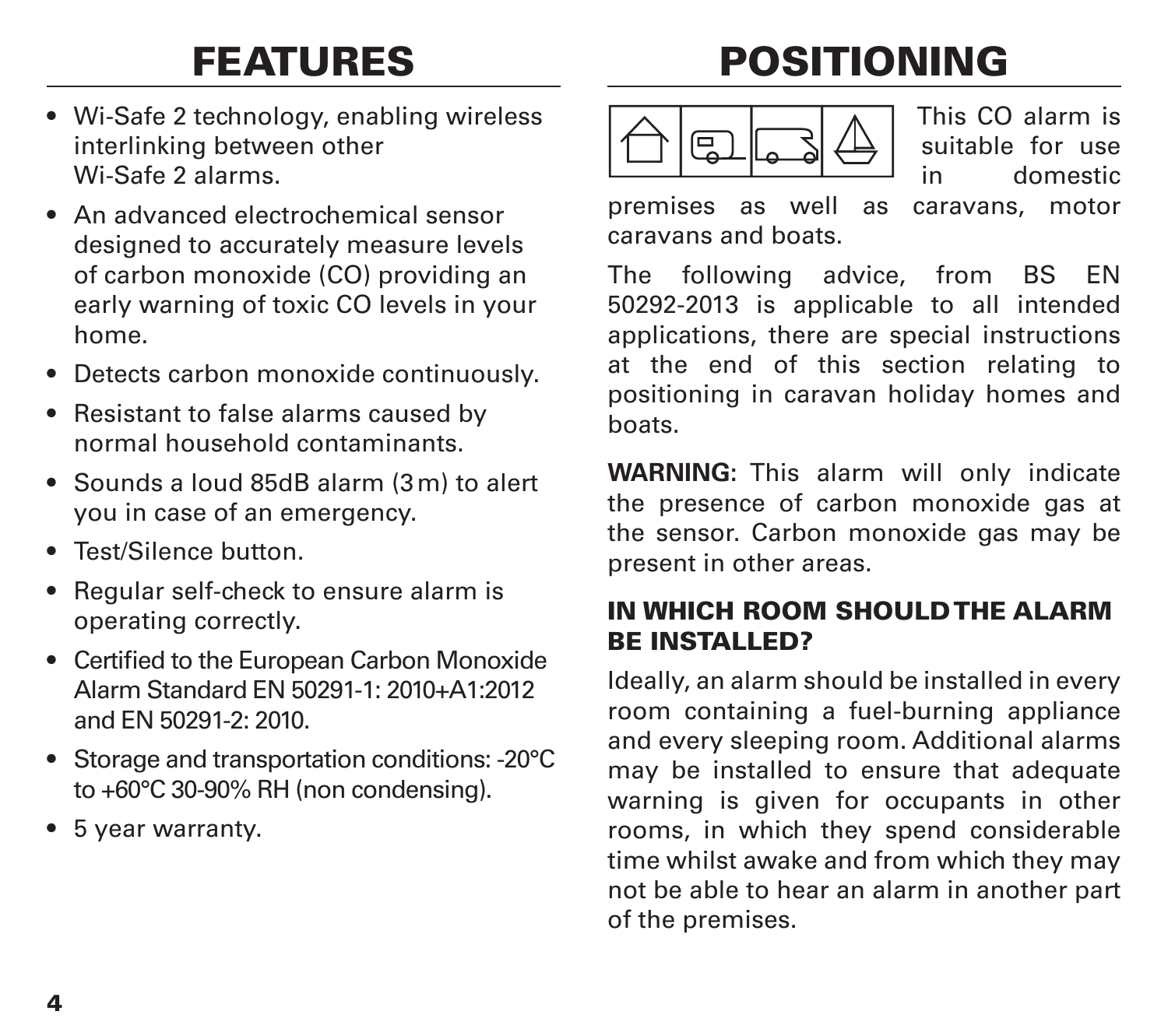CO alarms should also be installed in any room which a flue passes through, even if the flue is fully enclosed or concealed.

However, if there is a fuel-burning appliance in more than one room and the number of alarms is limited, the following points should be considered when deciding where best to put the alarm:

- Locate the alarm in a room containing a flueless or open-flued appliance.
- Locate the alarm in a room where the occupant(s) spend most time.
- If the domestic premises is a bedsit (a single room serving as both sitting and bedroom) then the alarm should be put as far from the cooking appliances as possible and near to where the person sleeps.
- If the appliance is in a room not normally used (for example a boiler room), the alarm should be put just outside the room so that it may be heard more easily.

### WHERE IN THE ROOM SHOULD I PLACE THE ALARM?

For alarms located in the same room as a fuel-burning appliance (for both wall and ceiling mounted alarms) the following applies:

• The alarm should be at a horizontal distance of between 1m and 3m from the potential source.

- If there is a partition in a room, the alarm should be located on the same side of the partition as the potential source.
- Carbon monoxide alarms in rooms with sloped ceilings should be located at the high side of the room.

In addition to the above the following must be observed if the alarm is located on a wall:

- It should be located close to the ceiling.
- It should be located at a height greater than the height of any door or window.
- It should be at least 150mm from the ceiling.

If the alarm is located on the ceiling:

• It should be at least 300mm from any wall and any ceiling obstruction e.g. light fittings.

Alarms located in sleeping rooms and in rooms remote from a fuel-burning appliance should be located relatively close to the breathing zone of the occupants.

### CARAVANS AND BOATS

Caravans and boats may have additional risks of carbon monoxide admission through air vents, due to the nearby presence of other vehicles, engines, generators or barbecues, however this does not change the basic guidance on the location of the alarm. Caravans and boats should be fitted with an alarm in the same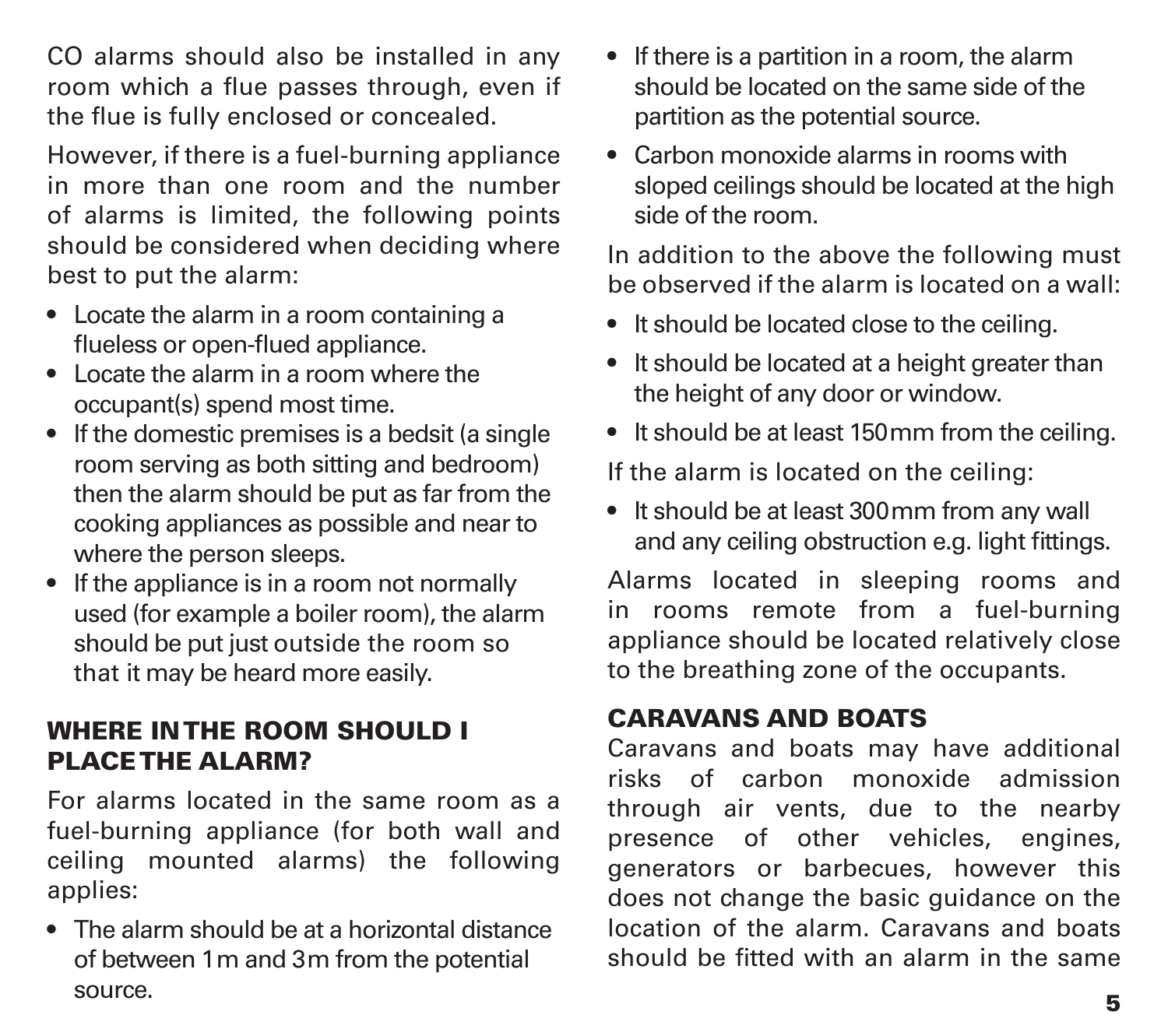room as any combustion appliance(s), located in accordance with previous advice in this section. If the caravan has a single living space which incorporates the sleeping accommodation, it can be considered to be equivalent to a bedsit, and a single alarm is sufficient. However, any sleeping accommodation which is in a separate room from the combustion appliance(s) should also contain an alarm, located in accordance with previous advice in this section. It is not always possible to find an optimum location for an alarm, for example, a small caravan may not have suitable vertical surfaces available. Nevertheless, when fitting an alarm in such situations, the two most important considerations when selecting an appropriate location are:

- Not mounting the alarm directly above a source of heat or steam.
- Mounting the alarm at a distance of 1-3m from the nearest edge of the potential source.

# INSTALLATION

**DO:** Ensure this alarm is installed by a competent person who feels able to install it according to the instructions.

**DO NOT:** Tamper with the alarm, for risk of electric shock or malfunction.

To mount on a wall or ceiling:



Please ensure that you use the screws provided, as they were chosen specifically for use with this product. Drill holes into the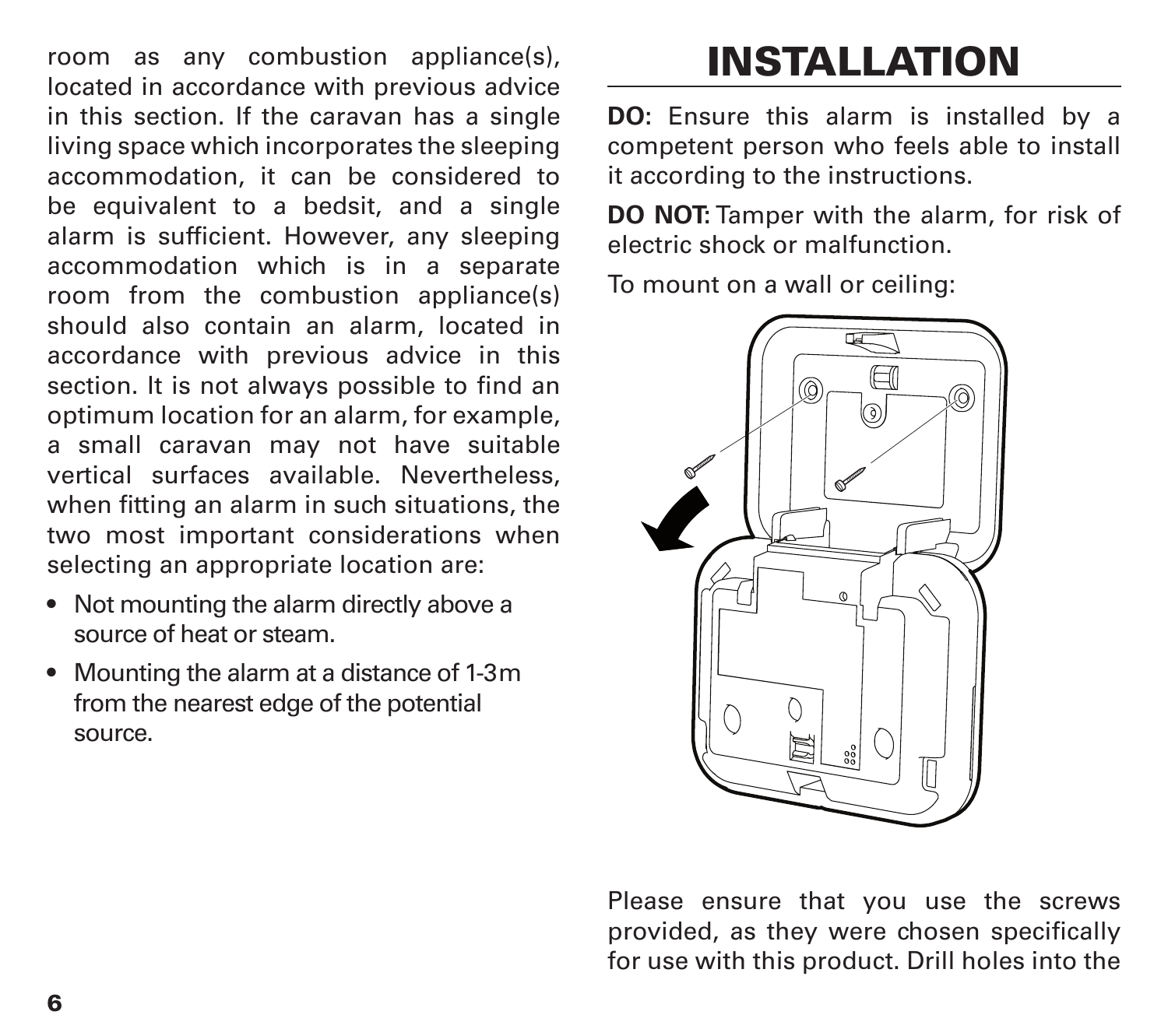wall. Insert the plastic wall plugs. Using a screwdriver push out the blanking plastics to enable you to put the screws through to secure the bracket in place.

### **To place on a shelf:**

The base of the alarm has been designed to allow it to stand freely on a shelf.

**IMPORTANT:** When placing on a shelf, please follow the recommendations for positioning (See 'Positioning').

### ACTIVATING YOUR CO ALARM

Your CO alarm has an integrated power pack. To activate the alarm you need to remove the disabling clip by pulling it out of the alarm. Retain the disabling tab for future use.



When the alarm is activated the Power LED will begin to flash green once every minute to indicate that the alarm is fully operational. Test the sounder, power pack and circuitry by pressing and holding the centre of the Test/Silence button briefly to confirm that the alarm is operating correctly. The sounder will sound as soon as the button is pressed, and the Alarm LED will illuminate red indicating that the sounder is working and the power pack is providing power to the unit.

# WIRELESS INTERLINK

The W2-CO-10X is designed to be wirelessly interlinked with up to 50 products within the Wi-Safe 2 product range. The W2-CO-10X is not designed to communicate with wireless alarms from other ranges or manufacturers. W2-CO-10X alarms need to be 'learned-in' or interlinked in order to communicate with each other. If one alarm activates, all other interlinked alarms will also sound.



= Wireless Interlink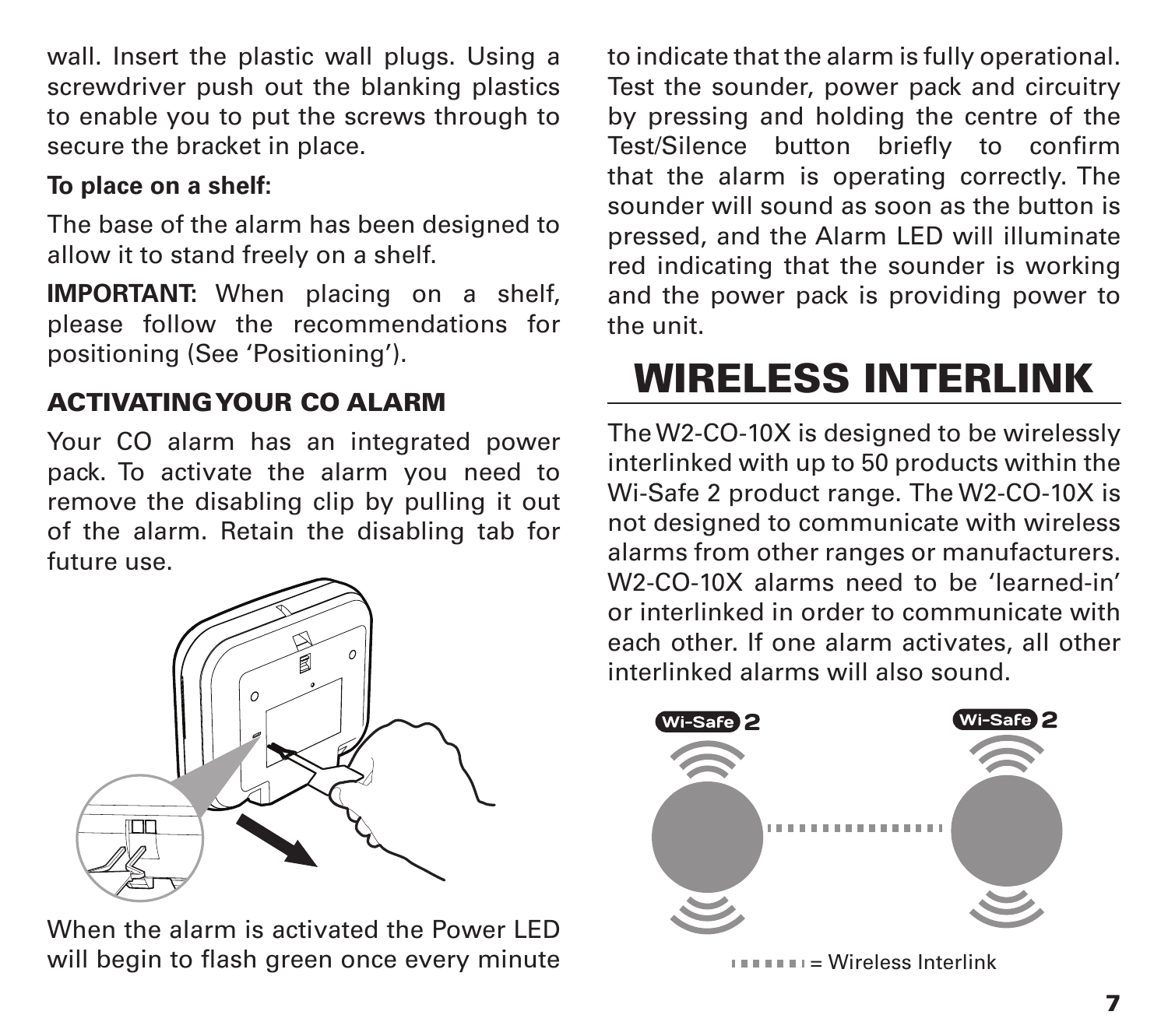Wi-Safe 2 enables wireless communication with any other product with Wi-Safe 2 technology inside. A wireless transceiver inside every alarm communicates with others by continuously sending and receiving wireless signals otherwise known as a 'meshed network'. When one alarm detects CO the wireless module inside sends a radio frequency signal to all the connected alarms, ensuring almost instantaneous reaction across the entire network.

#### **How to 'learn-in' two wireless alarms into a network:**

Install Alarm 1 as described earlier.



Using a ballpoint pen, briefly push and release the 'learn button' on the back of Alarm 2.The red LED next to the learn button will flash briefly then light up for approximately five seconds.

During these five seconds you need to briefly press the test button on Alarm 1 to wirelessly interlink the two alarms. Alarm 1 will give an audible sound consisting of two cycles of four loud beeps.



The red LED on Alarm 2 will flash to indicate that it has been 'learned-in' successfully. If the test button is not pressed quickly enough, the 'learn-in' process will fail. If this happens, repeat the process. To complete the installation fit Alarm 2 into position.

When 'learning-in' additional alarms, any alarm already in the network, can be used as 'Alarm 1'. This means that you can 'learn-in' the additional alarm to any alarm already in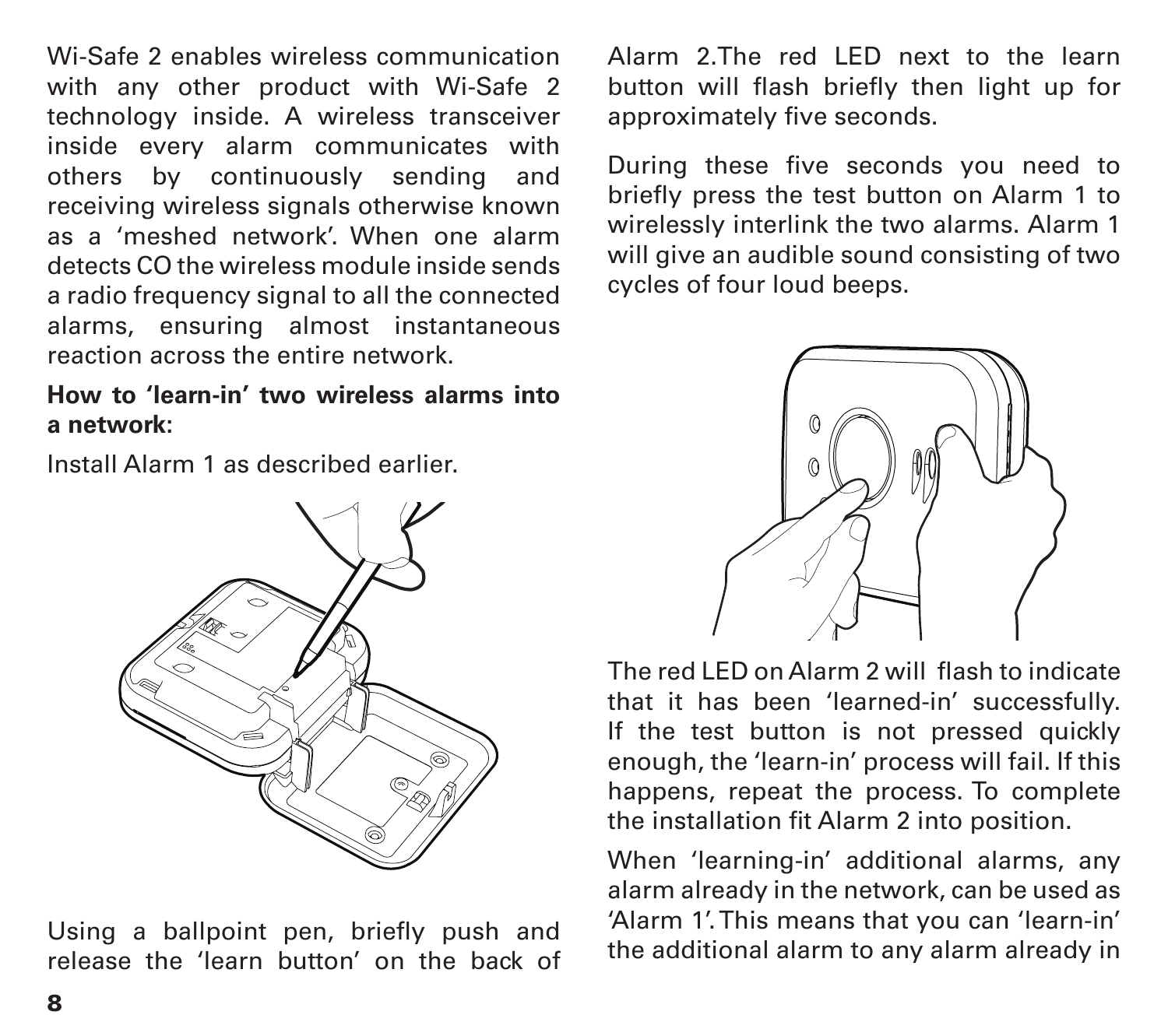the network. It will then become part of the whole network. You do not have to 'learn-in' to every alarm in the network.

UNLEARNING AN ALARM FROM A **NETWORK** 

To remove an alarm from the network you will need to perform a button press sequence consisting of a short press followed by a long press.

Using a ball point pen in the circular 'learnin' hole in the back of the alarm, briefly push and release and then push and hold the 'learn-in' button. The red LED will remain illuminated during this process. When the red LED goes out, release the button, it will then flash twice, followed by three further flashes to illustrate that the alarm has successfully been 'un-learnt' from the network.

### ALARM TEST

Test the sounder, power pack and circuitry by pressing and releasing the Test/Silence button to confirm that the alarm is operating properly. The alarm should sound as soon as the Test button is pressed, and the Alarm LED will illuminate red indicating that the sounder is working and the power pack is providing power to the unit. This test should be performed on a weekly basis.



Low battery warnings often start at night or when it may be inconvenient to replace your alarm. You can silence the audible 'low battery' chirp for a period of eight hours by pressing the test button. After this period the audible chirp will start again. This process can be repeated for a maximum of 10 times. Your alarm will still detect CO during this time, however you must replace your alarm within 30 days, as it may have insufficient power to warn you of a CO leak after this time.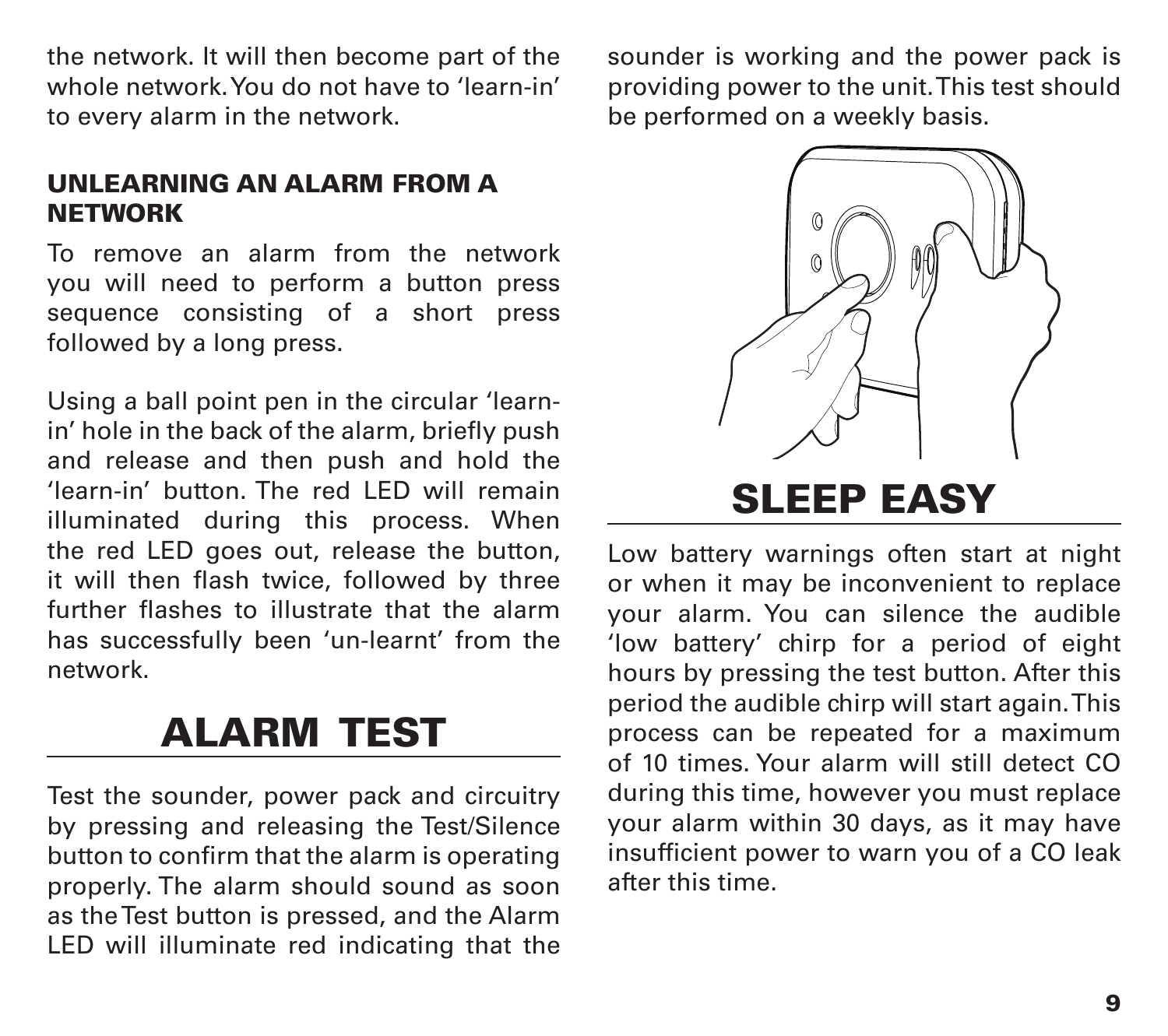### WHAT TO DO IN THE EVENT OF AN ALARM

**WARNING:** A loud alarm is a warning that potentially lethal levels of carbon monoxide are present. Never ignore this alarm, further exposure can be fatal. Immediately check residents for symptoms of carbon monoxide poisoning, and contact the proper authorities to resolve all CO problems. NEVER IGNORE ANY ALARM.

Please carefully review this guide to ensure that you know what actions to take in the event of an alarm.

### WHAT TO DO DURING AN ALARM-

- Keep calm and open the doors and windows to ventilate the property.
- Stop using all fuel-burning appliances and ensure, if possible, that they are turned off.
- Evacuate the property leaving the doors and windows open.
- Ring your gas or other fuel supplier on their emergency number; keep the number in a prominent place.
- Do not re-enter the property until the alarm has stopped. When exposed to fresh air it can take up to 10 minutes for the sensor to

clear and the alarm to stop depending on the level of carbon monoxide detected.

- Get medical help immediately for anyone suffering the effects of carbon monoxide poisoning (headache, nausea), and advise that carbon monoxide poisoning is suspected.
- Do not use the appliances again until they have been checked by an expert. In the case of gas appliances the engineer must be registered on the Gas Safe register.

**WARNING:** Alarms conforming to this standard may not protect people who are at special risk from carbon monoxide exposure by reason of age, pregnancy or medical condition. If in doubt, consult your doctor.

### CARBON MONOXIDE: HOW IT CAN AFFECT YOU AND YOUR FAMILY

Carbon monoxide is a dangerous, poisonous gas that kills and injures hundreds of people each year. It is often referred to as the silent killer because it has no odour or taste and cannot be seen. Like oxygen, CO enters the body through the lungs during the normal breathing process. It competes with oxygen by replacing it in the red blood cells,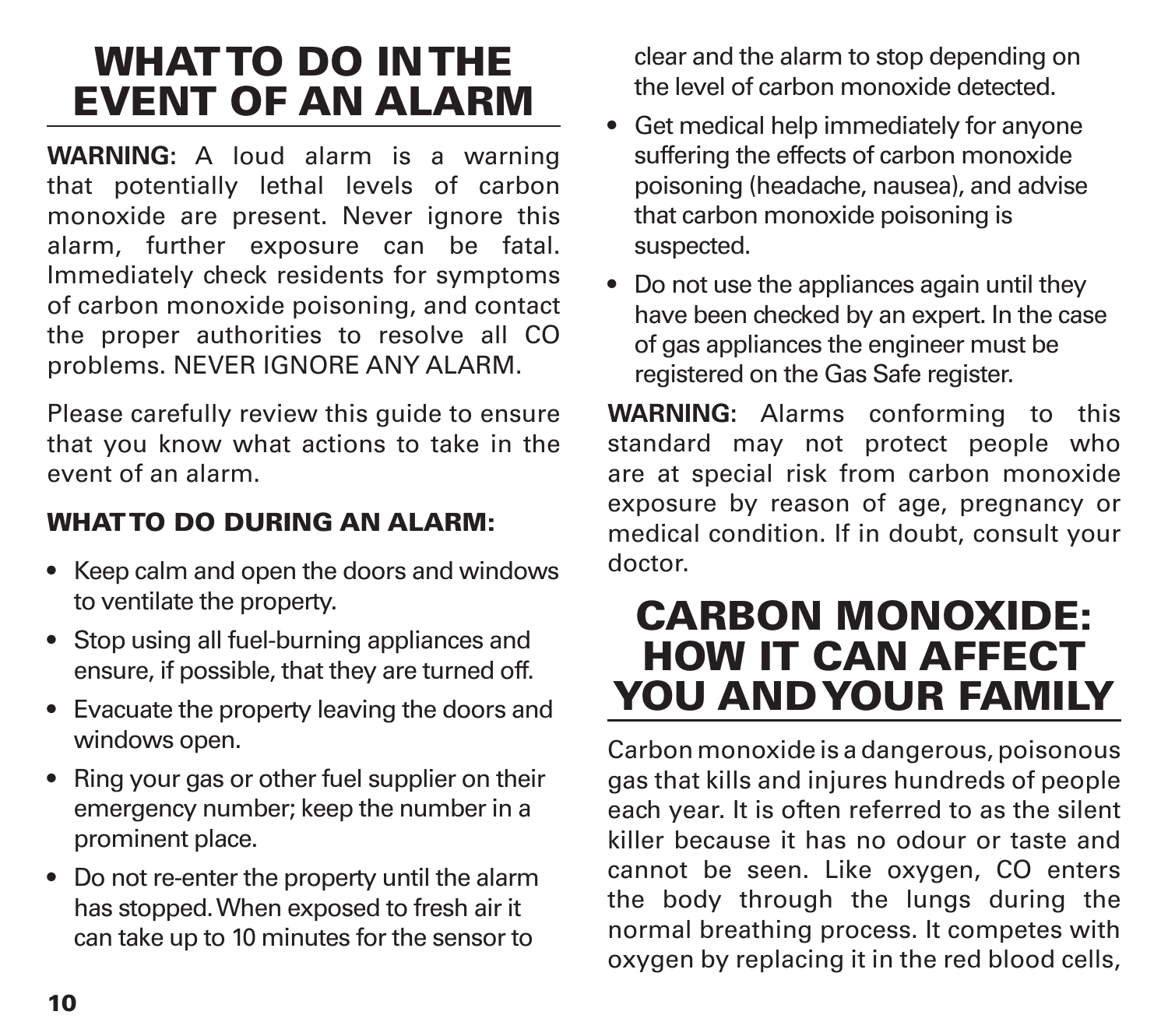thereby reducing the flow of oxygen to the heart, brain and other vital organs. In high concentrations, CO can kill in minutes.

Many cases of reported carbon monoxide poisoning indicate that while victims are aware they are not feeling well, they become disorientated and unable to save themselves by either exiting the building or calling for assistance. Exposure during sleep is particularly dangerous because the victim may not wake up.

### SYMPTOMS OF CARBON MONOXIDE (CO) POISONING:

- Mild Exposure: Slight headache, nausea, vomiting, fatigue (often described as 'flu-like' symptoms).
- Medium Exposure: Severe throbbing headache, drowsiness, confusion, fast heart rate.
- Extreme Exposure: Unconsciousness, convulsions, cardiorespiratory failure, death.

Your CO alarm monitors the level of CO as parts per million (ppm) in the atmosphere surrounding the alarm:

• 35 ppm - The maximum allowable concentration for continuous exposure for healthy adults in any 8 hour period, as recommended by the Occupational Safety and Health Administration (OSHA).

- 200ppm Slight headache, fatigue, dizziness, nausea after 2 - 3 hours.
- 400ppm Frontal headaches within 1 2 hours, life threatening after three hours.
- 800ppm Dizziness, nausea and convulsions within 45 minutes. Unconsciousness within two hours. Death within 2 - 3 hours.

The Alarm will sound:

- Between 60 and 90 minutes when exposed to 50ppm of CO.
- Between 10 and 40 minutes when exposed to 100ppm of CO.
- Within 3 minutes when exposed to 300ppm or more of CO.

Should you suspect CO may be affecting you or your family, open the doors and windows of your property to ventilate, turn off your appliances and evacuate the premises. At this time the authorities should be contacted to locate the source of the carbon monoxide before re-entering the building. Medical attention should be sought for anyone suffering the effects of CO poisoning.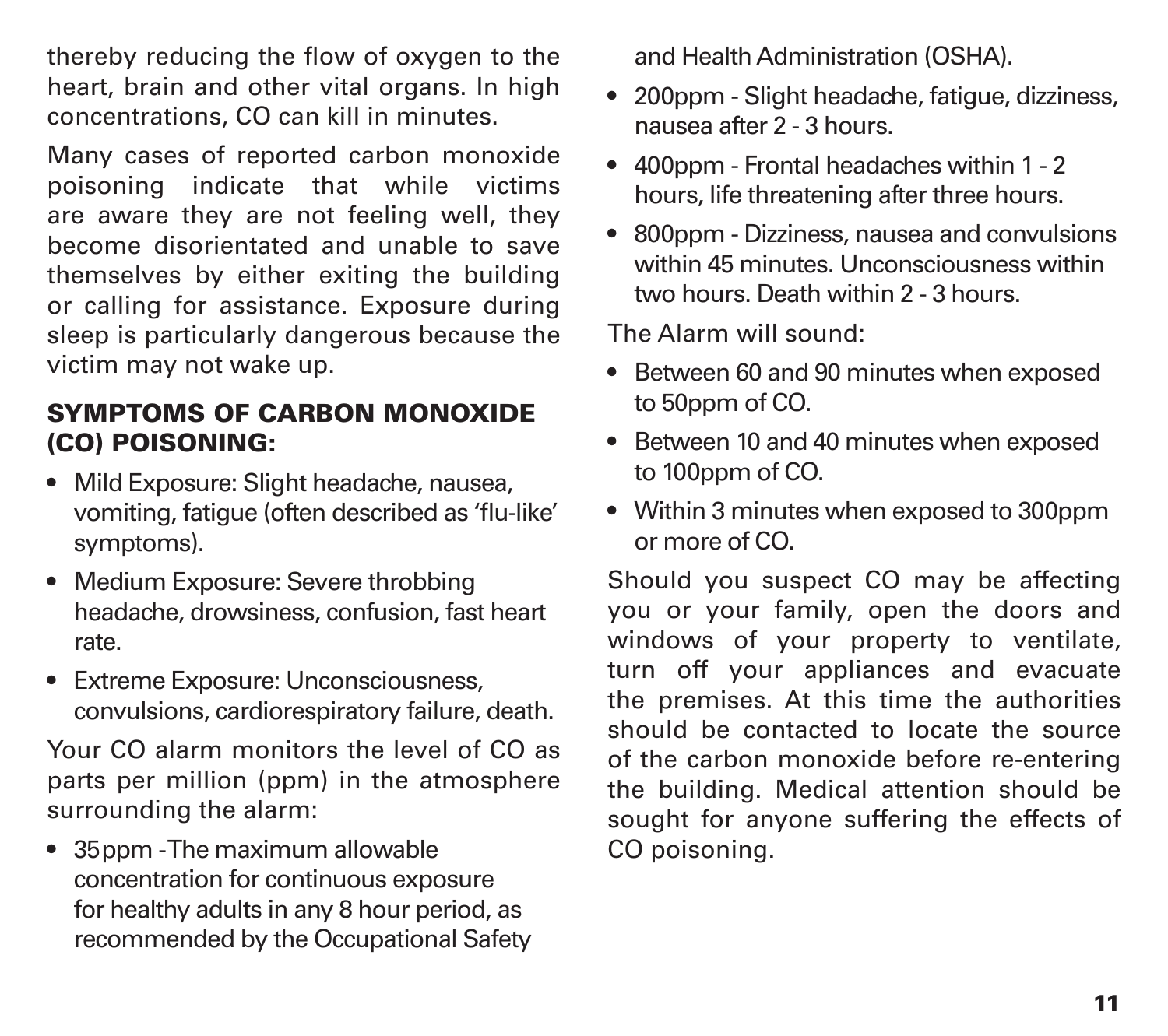### COMMON SOURCES OF CO:

- Oil and gas boilers
- Portable generators
- Oil or solid fuel cookers
- Gas or paraffin heaters
- Barbecues
- Clogged chimneys
- Wood or gas fireplaces
- Cigarette smoke
- Gas appliances
- Any fossil fuel-burning appliance

**WARNING:** This carbon monoxide alarm is not a combustible gas detector, nor a smoke detector. Please install the proper alarms to detect combustible gases, or smoke.

This CO alarm should not be seen as a substitute for the proper installation, use and maintenance of fuel-burning appliances (including appropriate ventilation and exhaust systems), nor the sweeping of chimneys. WARNING: Variables relating to your fuel-burning appliances can change at any point eg. the flue or chimney could suddenly become blocked or damaged, appliances may stop running correctly or circumstances in neighbouring properties may change resulting in the presence of carbon monoxide. For this and other

reasons do not use this carbon monoxide alarm on an intermittent basis, or as a portable alarm for trying to trace one source of the spillage of combustion products from fuel-burning appliances or from chimneys.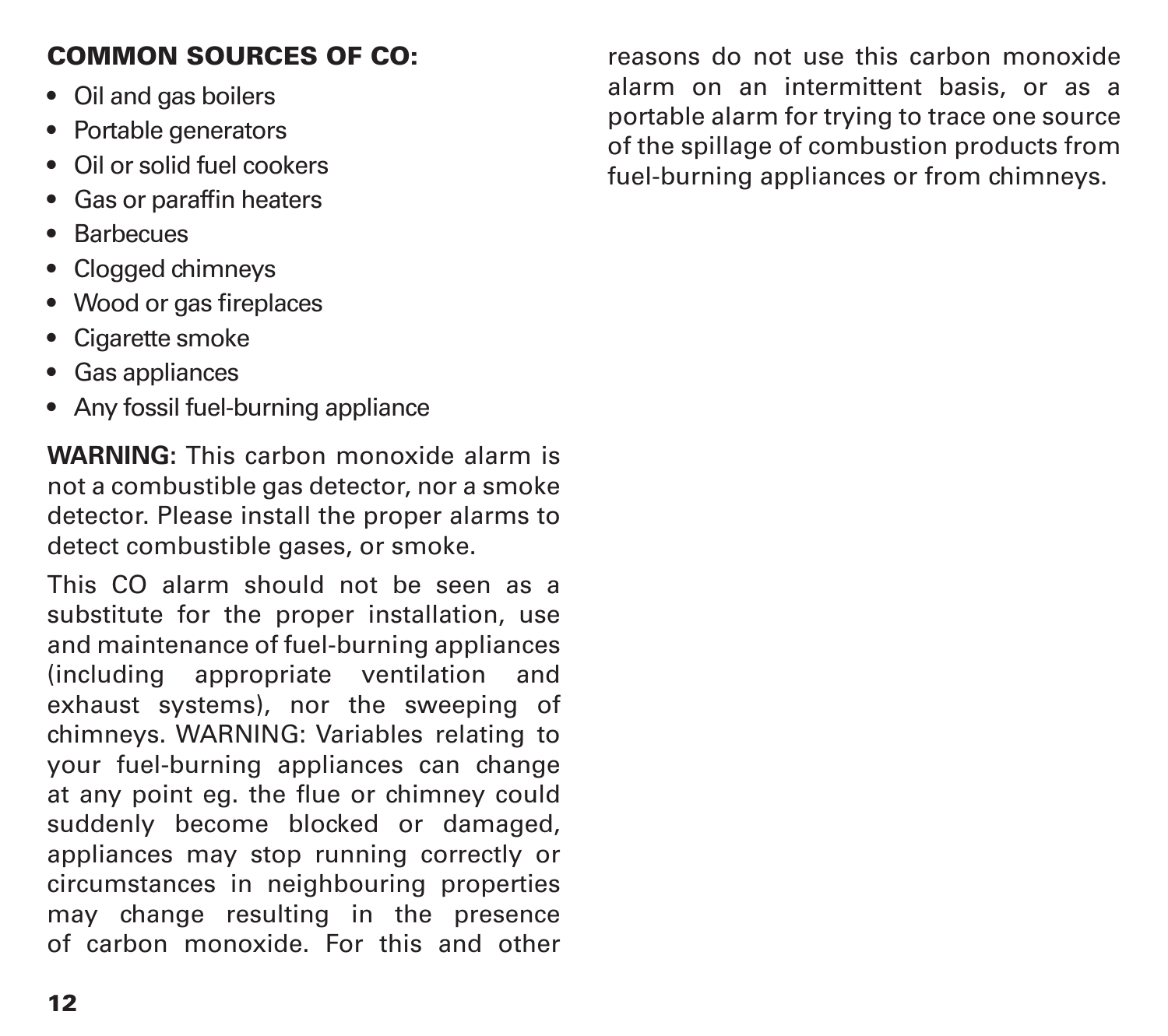# PRODUCT INDICATORS

| Mode                              | Green LED                  | Red LED                            | Amber LED                  | Chirp                                                                  |
|-----------------------------------|----------------------------|------------------------------------|----------------------------|------------------------------------------------------------------------|
| Normal Operation                  | Flashes once per<br>minute |                                    |                            |                                                                        |
| Alarm                             |                            | Flashes once every<br>five seconds |                            | Four audible 'chirps'<br>repeated                                      |
| Low battery/End<br>of sensor life |                            |                                    | Flashes once per<br>minute | Chirps once per minute<br>at the same time as the<br>amber LED flashes |
| Sensor fault                      |                            |                                    | Double flashes             | Chirps at a different<br>time to the amber LED<br>flashes              |

**IMPORTANT:** The selected power pack was chosen to provide power beyond the lifetime of the product, in particular the sensor (under normal operating conditions). The sensor life is 10 years. For this reason, the alarm should be replaced after 10 years from the date of installation.

| The Alarm LED (red)<br>is flashing                                        | If the red LED is flashing every second and the alarm is sounding, a carbon monoxide<br>leak has been detected. Keep calm and open the doors and windows to ventilate the<br>property. Stop using all fuel-burning appliances and ensure, if possible, that they are<br>turned off. Evacuate the property leaving the doors and windows open. Contact your gas<br>or other fuel supplier on their emergency number.                                                                                           |
|---------------------------------------------------------------------------|---------------------------------------------------------------------------------------------------------------------------------------------------------------------------------------------------------------------------------------------------------------------------------------------------------------------------------------------------------------------------------------------------------------------------------------------------------------------------------------------------------------|
| The Fault LED<br>(amber) is<br>illuminated and the<br>alarm is "chirping" | If the amber LED is flashing once per minute, around the same time as the chirp, this<br>indicates a low battery condition and the alarm should be replaced as soon as possible<br>and certainly within 30 days. If this fault occurs at night, when it may be inconvenient to<br>replace your alarm, please refer to the 'Sleep Easy' feature. If the amber LED is flashing<br>once per minute but at a different time to the chirp, this indicates a fault and the alarm<br>should be replaced immediately. |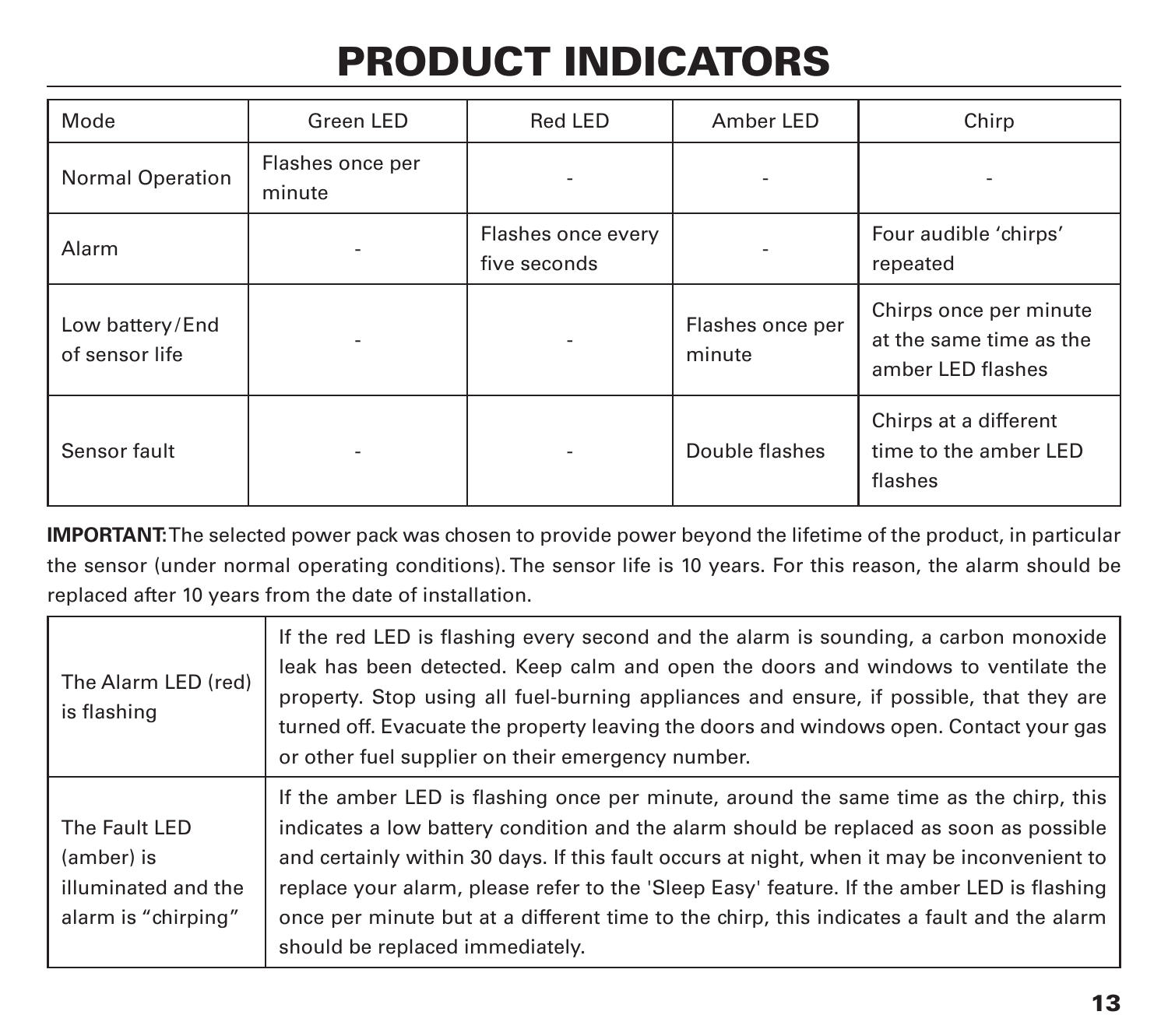# MAINTENANCE

Your CO alarm will alert you to potentially hazardous CO concentrations in your home when maintained properly. Keep the alarm free from dust by gently vacuuming the case with a soft brush attachment as required.



To prevent the possibility of contaminating the sensor in your alarm and thus affecting its reliability:

- Never use cleaning solutions on your alarm. Simply wipe with a slightly damp cloth.
- Do not paint the alarm.
- Do not spray aerosols on or near the alarm.
- Do not use any solvent based products near the alarm.
- Do not attempt to repair your CO alarm.

• Do not remove any screws or open the main casing of your CO alarm. Any attempt to do so may cause malfunction and will invalidate the warranty.

# DISPOSAL

Waste electrical products should not be disposed of with your other household waste. The alarm is ideally suited for disposal within the waste electronic and electrical equipment (WEEE) recycling scheme. Please recycle where facilities exist. Check with your local authority, retailer or contact our Technical Support team for recycling/disposal advice, as regional variations apply.

**WARNING:** Do not burn or dispose of in fire.

**WARNING:** If your alarm is dropped or damaged, as a precaution, it should be removed from the building.

# WARRANTY

Sprue Safety Products Ltd warrants to the original purchaser that its enclosed CO alarm be free from defects in materials and workmanship under normal residential use and service for a period of 5 years from the date of purchase. Provided product is sent back to Sprue Safety products with proof and date of purchase, Sprue Safety Products Ltd hereby warrants that during the 5 year period commencing from the date of purchase Sprue Safety Products Ltd, at its discretion, agrees to replace the unit free of charge.

The warranty on any replacement W2-CO-10X alarm, will last for the remainder of the period of the original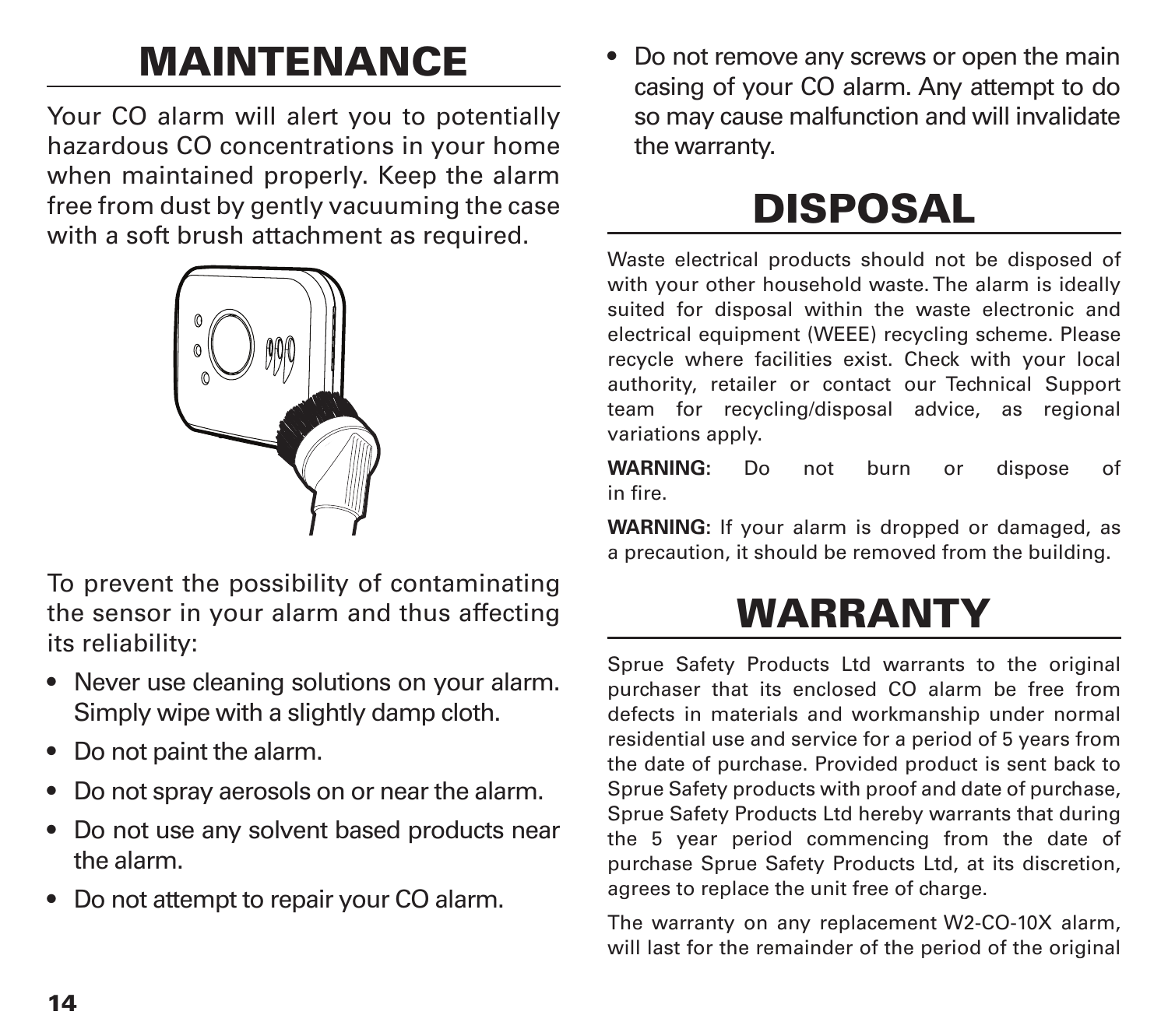warranty in respect of the alarm originally purchased – that is from the date of original purchase and not from the date of receipt of the replacement product. Sprue Safety Products Ltd reserves the right to offer an alternative product similar to that being replaced if the original model is no longer available or in stock. This warranty applies to the original retail purchaser from the date of original retail purchase and is not transferable. Proof of purchase is required. This warranty does not cover damage resulting from accident, misuse, disassembly, abuse or lack of reasonable care of the product, or applications not in accordance with the user guide. It does not cover events and conditions outside of Sprue Safety Products Ltd's control, such as Acts of God (fire, severe weather etc.). It does not apply to retail stores, service centres or any distributors or agents. Sprue Safety Products Ltd will not recognise any changes to this warranty by third parties.

Sprue Safety Products Ltd shall not be liable for any incidental or consequential damages caused by the breach of any expressed or implied warranty. Except to the extent prohibited by applicable law, any implied warranty of merchantability or fitness for a particular purpose is limited in duration for 5 years. This warranty does not affect your statutory rights. Except for death or personal injury, Sprue Safety Products Ltd shall not be liable for any loss of use, damage, cost or expense relating to this product or for any indirect or consequential loss, damages or costs incurred by you or any other user of this product.